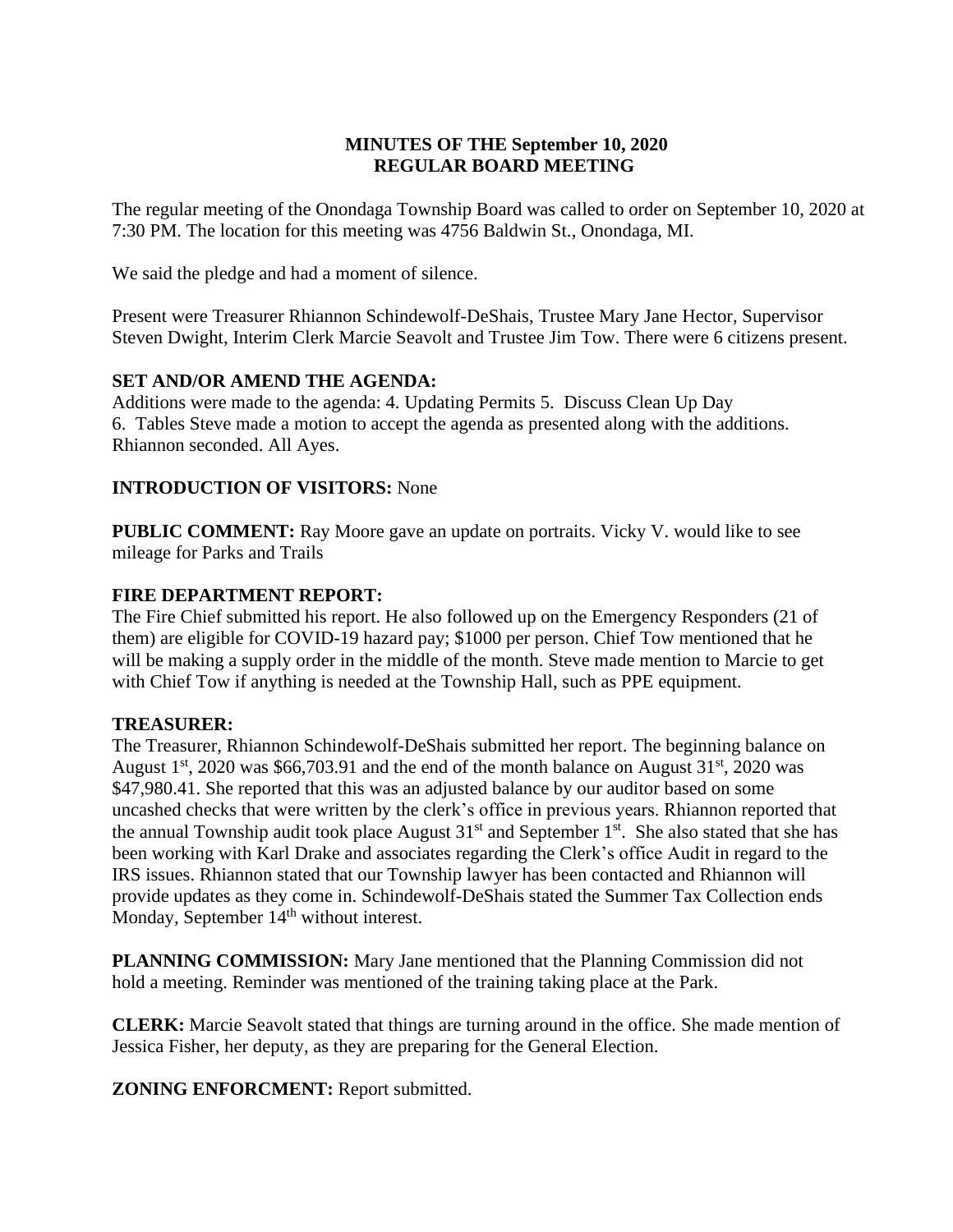## **PARKS:**

Rhiannon submitted her report. She mentioned a meeting that is being held on Monday, September 14<sup>th</sup> at 6:30pm. The meeting will consist of discussing date for the Fall Clean-up. She mentioned the praise that was given for all the efforts made and are being made for Baldwin Park. Rhiannon is submitting an amendment to grant. This will include expanding the sidewalk to meet ADA standards. She stated that Matt DeShais will be submitting update on pricing of materials for the renovating of park bathrooms to meet ADA standards. The funds were approved last year for this project, but the project was not able to happen. Rhiannon asked for approval on just the materials. Dwight stated that it was already approved last year. Rhiannon said that she would feel more comfortable with approval of an updated list of materials that will be needed to complete the project. This will be presented at the next meeting.

**SUPERVISOR:** Steve Dwight mentioned the Drop Box and questioned what we were going to do about one. Seavolt asked if Dwight had applied and he said he thought he did but had not heard anything. Seavolt mentioned that Jessica was applying for a grant that could possibly cover the cost. Steve will follow up with Jessica.

**TRUSTEES:** None

## **PETITIONS, ORDINANCES, RESOLUTIONS**:

#### **APPROVAL OF MINUTES:**

Steve made a motion that we approve the August  $13<sup>th</sup>$  regular board meeting minutes. Rhiannon seconded. All Ayes.

## **APPROVAL OF BILLS:**

Steve Dwight made a motion to approve the bills. Rhiannon seconded. All Ayes.

## **UNFINISHED BUSINESS:**

1. Conclusion of hiring Cemetery Sexton: Rhiannon recommended that it be tabled until the next meeting and that a job description be drafted/approved as some items need to be added. Steve seconded. All ayes.

#### **NEW BUSINESS:**

- 1. Temporary Housing Building Permit: Steve made motion. Hector seconded. All Ayes.
- 2. Approval of new E-Poll book laptop for election: Steve made motion. Hector seconded. All Ayes.
- 3. Election Coordinator will run test ballots on October 6, 2020 at 5:30pm. Any election committee members are encouraged to attend.
- 4. Updating Permits: Seavolt asked for approval to update all trades applications and permits. These will be available on our website and the procedure will be more efficient for all involved. Steve made motion. Rhiannon seconded. All Ayes.
- 5. Discuss Clean-Up: Rhiannon was approached by township residents regarding this, she was waiting to get bill from Republic before bringing this to the board. Steve does not think the residents were respectful during the last clean-up and does not want to give them another opportunity. He is in favor of a Spring clean-up but not in the Fall. Seavolt has mixed emotions. Tow suggested to switch to Granger services. Steve suggested